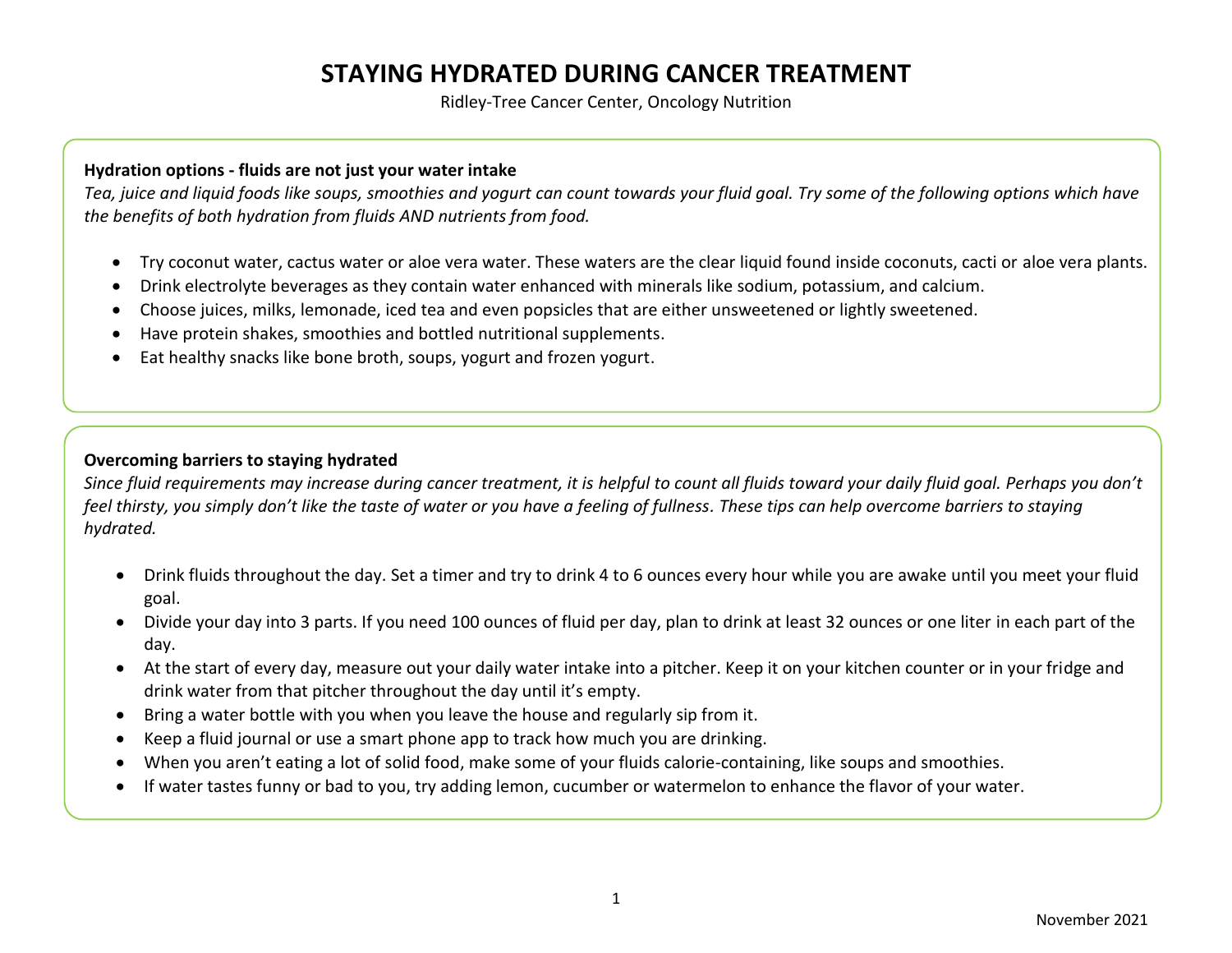## **ELECTROLYTE PRODUCTS**

There are many brand name electrolyte replacement products on the market. Depending on your health situation, you may require certain amounts of electrolytes. Consult with your health care provider or Oncology Nutritionist to identify what is best for you. Below is a sample of some products currently available.

| <b>Brand</b>                                        | <b>Type</b>   | <b>Serving</b><br>size | <b>Calories</b> | Sodium<br>(mg) | <b>Chloride</b><br>(mg) | Potassium<br>(mg) | <b>Magnesium</b><br>(mg) | Calcium<br>(mg)  | <b>Total</b><br>carbohydrates (g) | <b>Added</b><br>sugars* (g) |
|-----------------------------------------------------|---------------|------------------------|-----------------|----------------|-------------------------|-------------------|--------------------------|------------------|-----------------------------------|-----------------------------|
| <b>Nuun Instant</b>                                 | Powder        | 1 pack                 | 25              | 520            | 250                     | 385               | 8                        | 20               |                                   | 5                           |
| <b>DripDrop</b>                                     | Powder        | 1 stick                | 35              | 330            | $\mathbf 0$             | 185               | 39                       | $\mathbf 0$      | 9                                 |                             |
| Pedialyte® CLASSIC<br>(unflavored)                  | <b>Bottle</b> | 12 fl oz               | 40              | 370            | 550                     | 280               | $\overline{0}$           | $\mathbf{0}$     | 10                                | 9                           |
| <b>Bolt 24 (Gatorade)</b>                           | <b>Bottle</b> | 16.9 oz                | 40              | 230            | $\mathbf 0$             | 60                | 0                        | 0                | 11                                | 8                           |
| <b>Liquid IV Hydration</b><br><b>Multiplier</b>     | Powder        | 1 stick                | 45              | 500            | $\mathbf 0$             | 390               | $\overline{0}$           | $\overline{0}$   | 11                                | 11                          |
| Powerade                                            | <b>Bottle</b> | 12 oz                  | 80              | 150            | 0                       | $\mathbf 0$       | $\mathbf 0$              | $\boldsymbol{0}$ | 21                                | 21                          |
| <b>Harmless Harvest</b><br><b>Coconut Water</b>     | <b>Bottle</b> | 12 oz                  | 90              | 55             | $\mathbf 0$             | 812               | 29                       | 69               | 23                                | $\mathbf{0}$                |
| Cera (Ceralyte 90)                                  | Powder        | 50g packet             | 160             | 2070           | 2832                    | 800               | 0                        | $\boldsymbol{0}$ | 40                                | 8                           |
| <b>NOOMA Organic</b><br><b>Sports Hydration Mix</b> | Powder        | 1 pack                 | 25              | 180            | $\mathbf 0$             | 300               | $\overline{0}$           | $\mathbf{0}$     | 6                                 | $\mathbf{0}$                |

*\*No added sugar or the least amount of added sugar is optimal. All product information and nutrition facts were pulled from company websites. Ridley-Tree Cancer Center will not be held responsible for any damages as a result of using these services and does not endorse any of these products.*